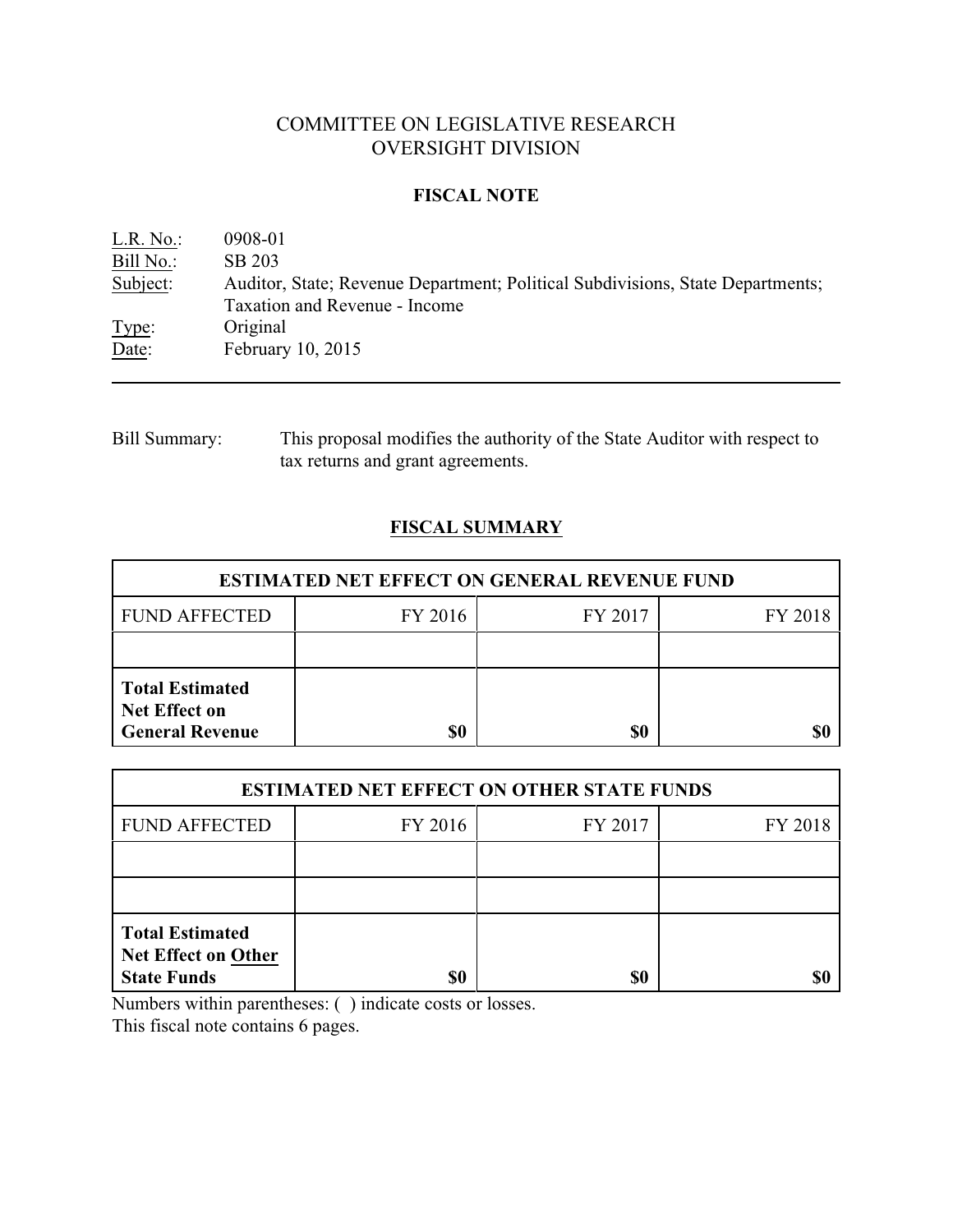L.R. No. 0908-01 Bill No. SB 203 Page 2 of 6 February 10, 2015

| <b>ESTIMATED NET EFFECT ON FEDERAL FUNDS</b>                        |         |         |         |  |
|---------------------------------------------------------------------|---------|---------|---------|--|
| <b>FUND AFFECTED</b>                                                | FY 2016 | FY 2017 | FY 2018 |  |
|                                                                     |         |         |         |  |
|                                                                     |         |         |         |  |
| <b>Total Estimated</b><br>Net Effect on All<br><b>Federal Funds</b> | \$0     | \$0     |         |  |

| <b>ESTIMATED NET EFFECT ON FULL TIME EQUIVALENT (FTE)</b>    |         |         |         |  |
|--------------------------------------------------------------|---------|---------|---------|--|
| <b>FUND AFFECTED</b>                                         | FY 2016 | FY 2017 | FY 2018 |  |
|                                                              |         |         |         |  |
|                                                              |         |         |         |  |
| <b>Total Estimated</b><br><b>Net Effect on</b><br><b>FTE</b> |         |         |         |  |

 $\Box$  Estimated Net Effect (expenditures or reduced revenues) expected to exceed \$100,000 in any of the three fiscal years after implementation of the act.

| <b>ESTIMATED NET EFFECT ON LOCAL FUNDS</b> |         |         |         |  |
|--------------------------------------------|---------|---------|---------|--|
| <b>FUND AFFECTED</b>                       | FY 2016 | FY 2017 | FY 2018 |  |
| Local Government                           | \$0     | \$0     | \$0     |  |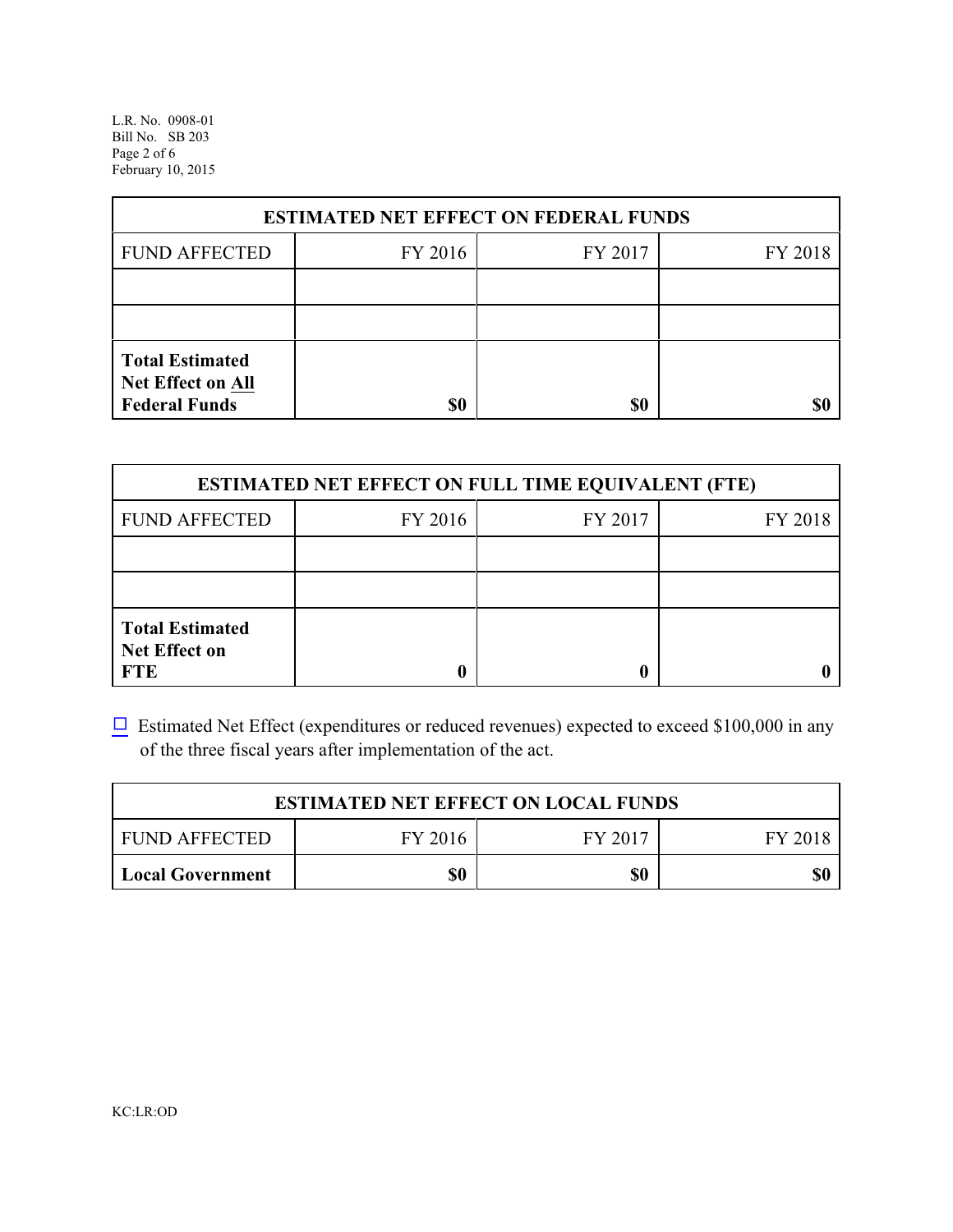L.R. No. 0908-01 Bill No. SB 203 Page 3 of 6 February 10, 2015

#### **FISCAL ANALYSIS**

#### ASSUMPTION

**Oversight** was unable to receive some of the agency responses in a timely manner due to the short fiscal note request time. Oversight has presented this fiscal note on the best current information that we have or on prior year information regarding a similar bill. Upon the receipt of agency responses, Oversight will review to determine if an updated fiscal note should be prepared and seek the necessary approval of the chairperson of the Joint Committee on Legislative Research to publish a new fiscal note.

Officials from the **Attorney General's Office**, **Department of Agriculture**, **Department of Elementary and Secondary Education**, **Department of Natural Resources**, **Department of Labor and Industrial Relations**, **Department of Public Safety** ( **Alcohol & Tobacco Control**, **Gaming Commission**, and the **Veterans Commission**) **Office of the Governor**, **Joint Committee on Administrative Rules**, **Joint Committee on Public Employee Retirement**, **Legislative Research**, **Missouri Lottery Commission**, **Missouri Consolidated Health Care Plan**, **Missouri Ethics Commission**, **Office of the Lieutenant Governor**, **Department of Transportation**, **Office of Prosecution Services**, **Missouri State Employee's Retirement System**, **MoDOT & Patrol Employees' Retirement System**, **Office of Administration** (**Administrative Hearing Commission)**, **Office of the State Courts Administrator**, **Office of the State Auditor**, **Missouri Senate**, **Office of the State Public Defender**, and the **State Tax Commission** each assume the proposal will have no fiscal impact on their respective organizations.

In response to a similar version from 2014 (SB 789), officials from the **Department of Economic Development** (**Public Service Commission**), the **Department of Higher Education**, the **Department of Health and Senior Services**, the **Department of Insurance, Financial Institutions and Professional Registration**, the **Department of Mental Health**, the **Department of Public Safety** - **Missouri National Guard**, the **Department of Social Services**, the **Missouri House of Representatives**, the **Office of Administration** - **Division of Budget and Planning**, and the **Office of the State Treasurer** each assumed the proposal would have no fiscal impact on their respective organizations.

In response to a similar version from 2014 (SB 789), officials from the **Missouri Department of Conservation (MDC)** estimated the proposed legislation would have a negative fiscal impact on the Department funds less than \$100,000 annually.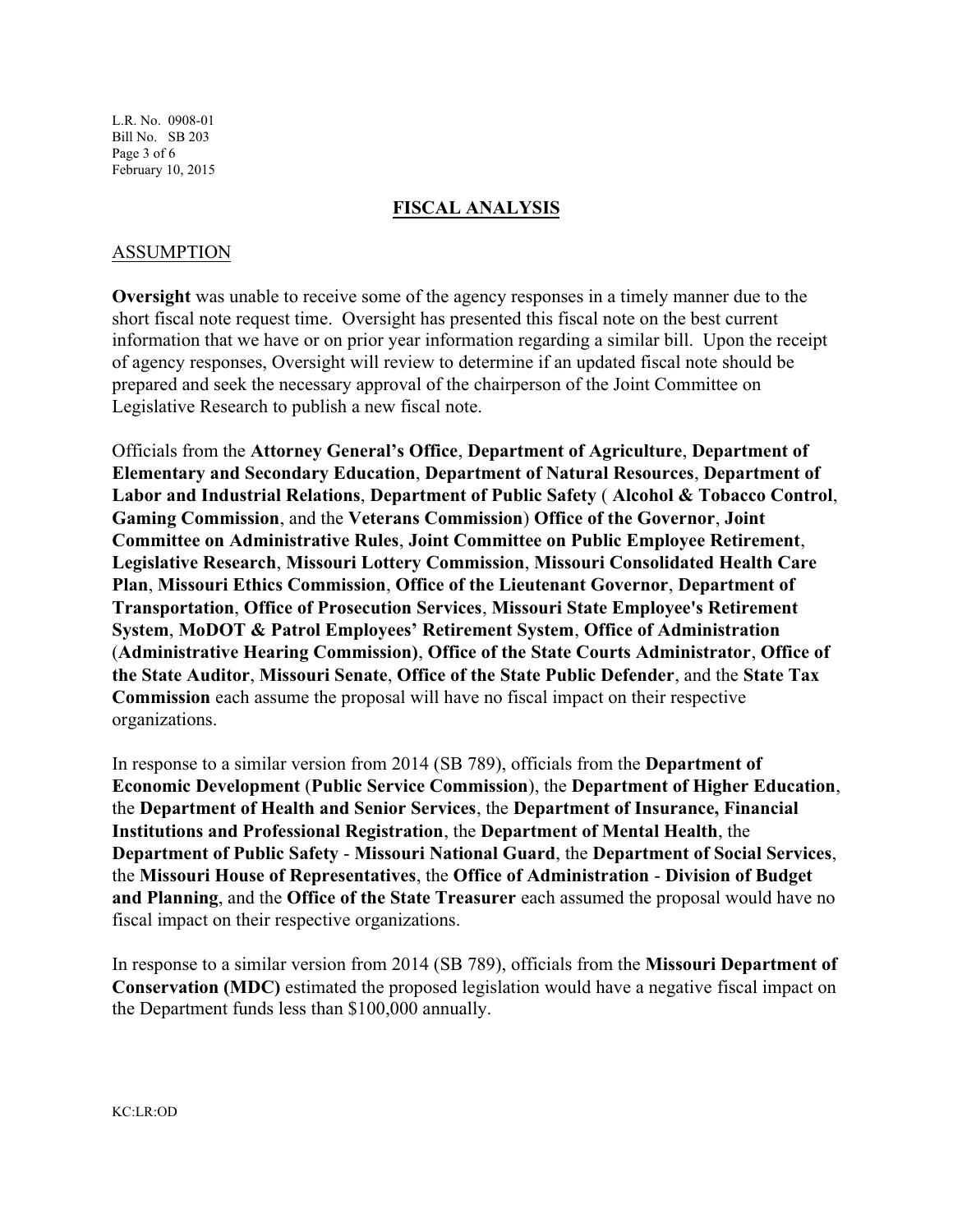L.R. No. 0908-01 Bill No. SB 203 Page 4 of 6 February 10, 2015

#### ASSUMPTION (continued)

**Oversight** assumes MDC is provided with core funding to handle a certain amount of activity each year. Oversight assumes MDC could absorb the costs related to this proposal.

| FISCAL IMPACT - State Government | FY 2016<br>$(10 \text{ Mo.})$ | FY 2017                       | FY 2018                       |
|----------------------------------|-------------------------------|-------------------------------|-------------------------------|
|                                  | $\underline{\underline{\$0}}$ | $\underline{\underline{\$0}}$ | $\underline{\underline{\$0}}$ |
|                                  |                               |                               |                               |
| FISCAL IMPACT - Local Government | FY 2016<br>$(10 \text{ Mo.})$ | FY 2017                       | FY 2018                       |
|                                  | <u>\$0</u>                    | <u>\$0</u>                    | $\underline{\underline{\$0}}$ |

### FISCAL IMPACT - Small Business

No direct fiscal impact to small businesses would be expected as a result of this proposal.

#### FISCAL DESCRIPTION

The proposed legislation appears to have no direct fiscal impact.

This legislation is not federally mandated, would not duplicate any other program and would not require additional capital improvements or rental space.

#### SOURCES OF INFORMATION

Attorney General's Office Department of Agriculture Department of Economic Development Department of Economic Development Public Service Commission

#### SOURCES OF INFORMATION (continued)

KC:LR:OD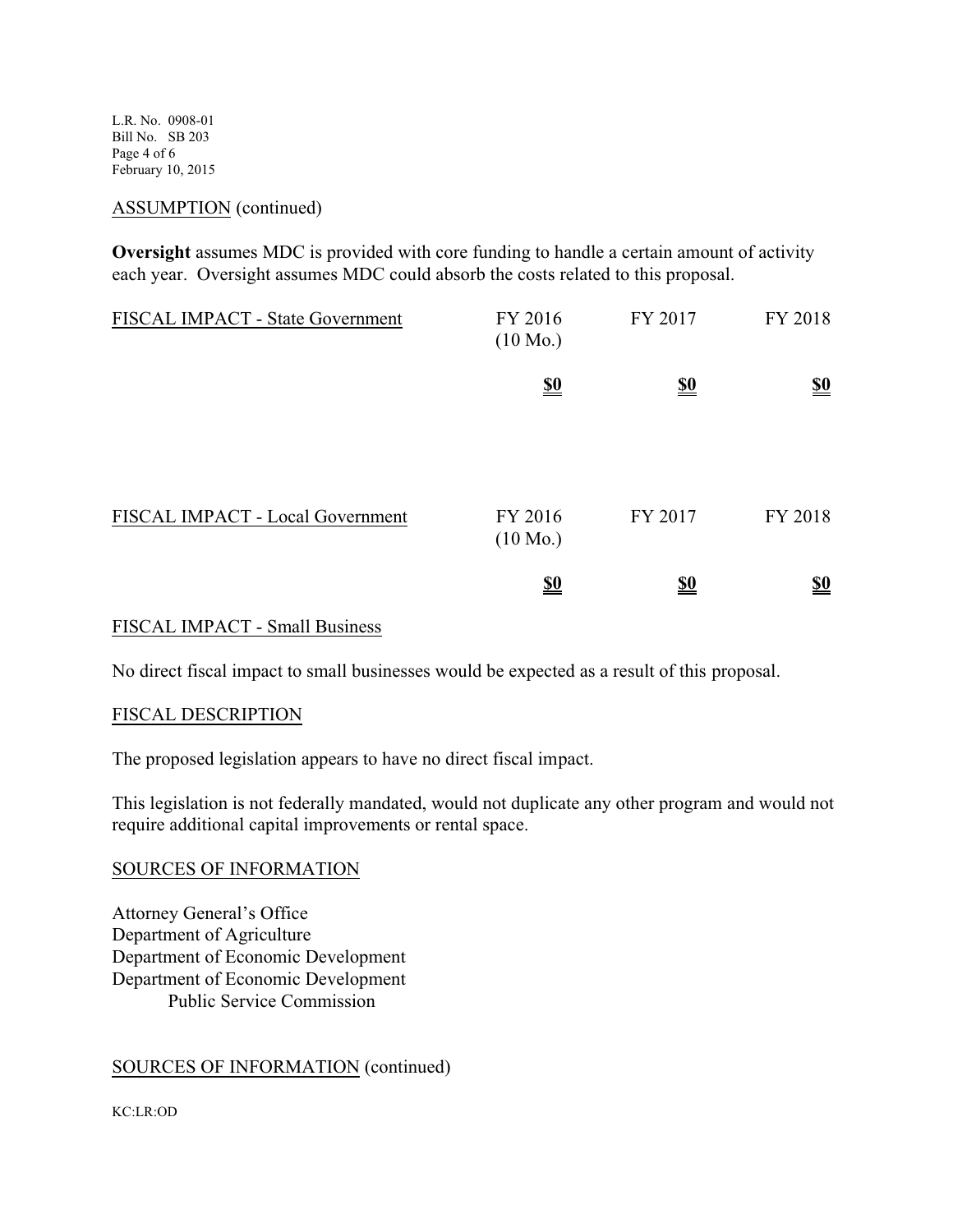L.R. No. 0908-01 Bill No. SB 203 Page 5 of 6 February 10, 2015

Department of Elementary and Secondary Education Department of Higher Education Department of Social Services Department of Insurance, Financial Institutions and Professional Registration Department of Mental Health Department of Natural Resources Department of Labor and Industrial Relations Department of Public Safety Alcohol & Tobacco Control Gaming Commission Missouri National Guard Veterans Commission Department of Social Services Office of the Governor Joint Committee on Administrative Rules Joint Committee on Public Employee Retirement Legislative Research Missouri Lottery Commission Missouri Consolidated Health Care Plan Missouri Ethics Commission Missouri House of Representatives Office of the Lieutenant Governor Department of Transportation Office of Prosecution Services Missouri State Employee's Retirement System MoDOT & Patrol Employees' Retirement System Office of Administration Office of Administration Administrative Hearing Commission Office of Administration - Budget and Planning Office of the State Courts Administrator Office of the State Auditor